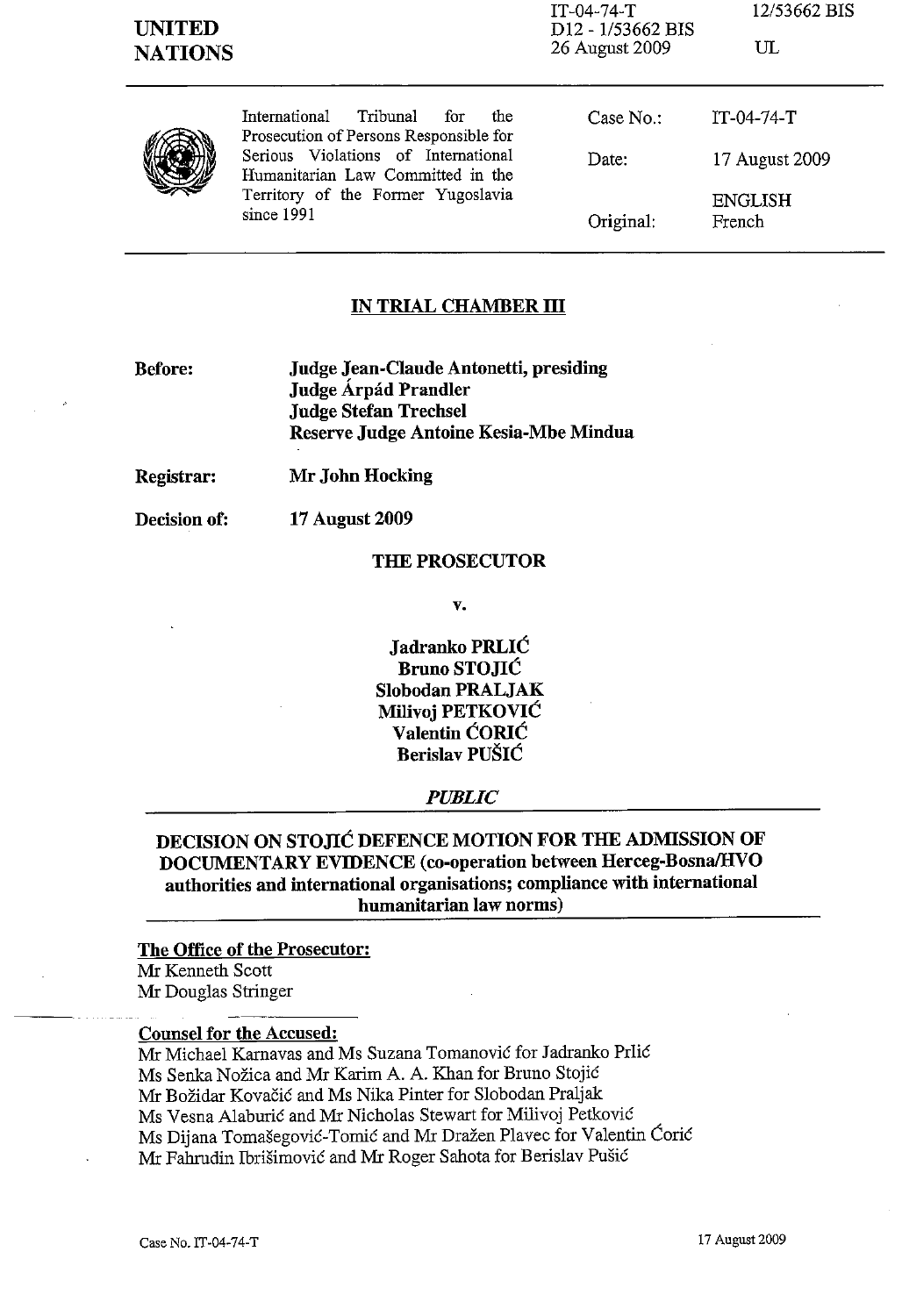## **I. INTRODUCTION**

1. Trial Chamber III ("Chamber") of the International Tribunal for the Prosecution of Persons Responsible for Serious Violations of International Humanitarian Law Committed in the Territory of the Former Yugoslavia since 1991 ("Tribunal") is seized of "Bruno Stojić's Motion for the Admission of Documentary Evidence related to Cooperation between Herceg-BosnaJHVO Authorities and International Organisations and Compliance with International Humanitarian Law Norms with Annexes I, II and III" to which 3 Annexes are attached, publicly filed by Counsel for the Accused Stojic ("Stojic Defence") on 6 May 2009 ("Motion"), in which the Stojic Defence requests the admission into evidence of 21 documents<sup>1</sup> ("Proposed Exhibits").

### **II. PROCEDURAL BACKGROUND**

2. On 7 May 2009, the Stojić Defence publicly filed "Bruno Stojić's Motion for the Admission of Documentary Evidence Related to Cooperation Between Herceg-Bosna/HVO Authorities/Forces and ABIH Authorities/Forces With Annexes I, II and III" ("Stojić Motion of 7 May 2009") in which it submits legal arguments regarding the authenticity, reliability and probative value of the Proposed Exhibits.<sup>2</sup>

3. On 20 May 2009, Counsel for the Accused Praljak: ("Praljak: Defence") and the Accused Petkovic C'Petkovic Defence") publicly filed the "Joint Response of Slobodan Praljak: and Milivoj Petkovic to Bruno Stojic's 6 May 2009 Motion for the Admission of Documentary Evidence Related to Cooperation between Herceg-Bosna/HVO Authorities and International Organisations and Compliance with International Humanitarian Law Norms with Annexes **I, II** and ill" ("Joint Response").

4. On 26 May 2009, the Stojic Defence publicly filed "Bruno Stojic's Addendum to Motions for Admission of Documentary Evidence with Annex" accompanied by an

<sup>1 2</sup>D 00098, 2D 00460, 2D 00465, 2D 00517, 2D 00519, 2D 00521, 2D 00652, 2D 00654, 2D 00706, 2D 00707, 2D 00708, 2D 00751, 2D 00761, 2D 00793, 2D 00795, 2D 00977, 2D 01026, 2D 01035, 2D 01491, 3D 00708 and 4D 00320.

<sup>&</sup>lt;sup>2</sup> See Motion, para. 2.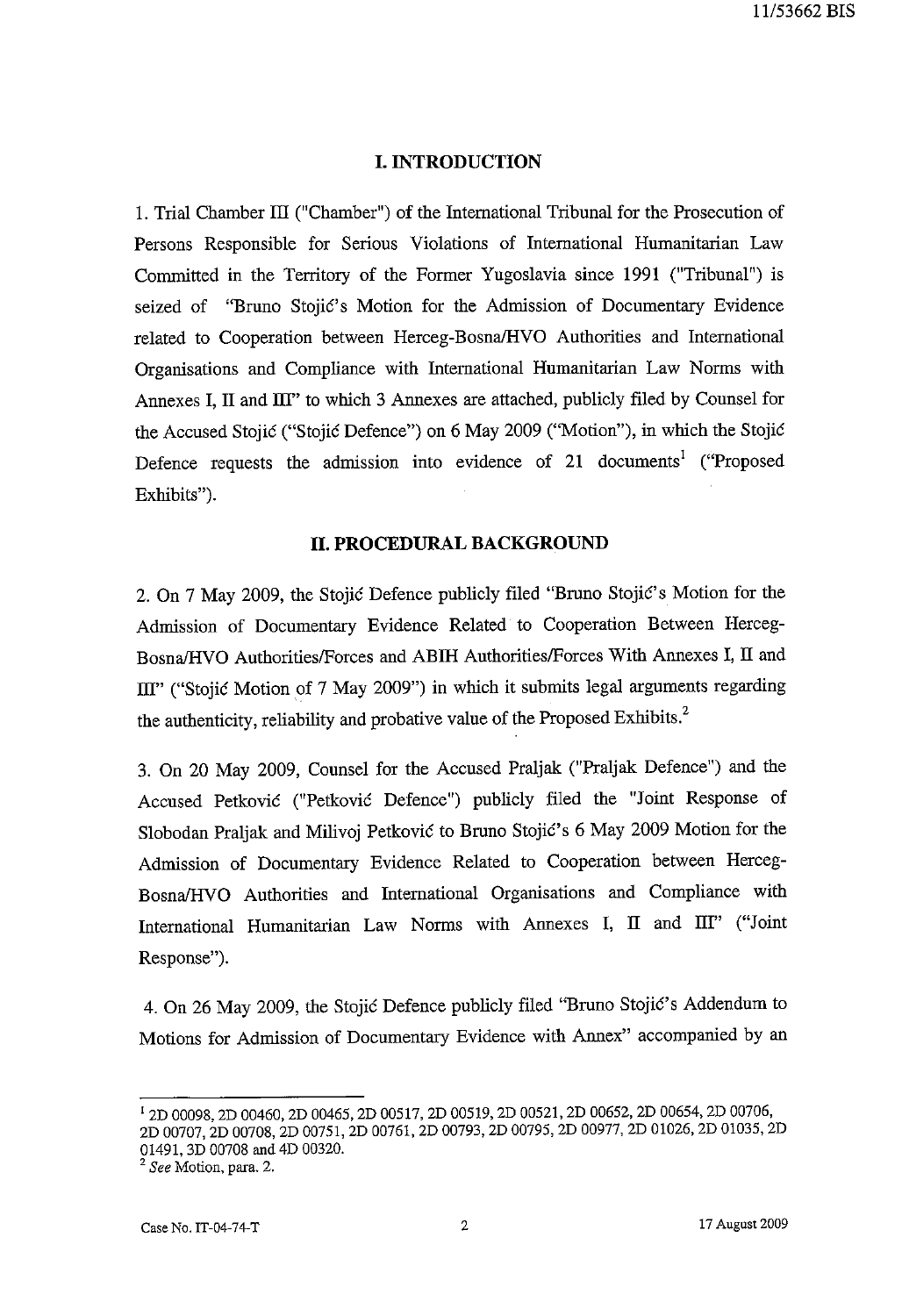Annex ("Addendum"), in which it specifies the sources of some of the Proposed Exhibits that were unavailable at the time the Motion was filed.<sup>3</sup>

5. On 28 May 2009, the Office of the Prosecutor ("Prosecution") publicly filed the "Prosecution Response to the Five Motions Filed by Bruno Stojić Pursuant to Rule 89 (C) with Public Annex", accompanied by an Annex ("Prosecution Response").

6. On 28 May 2009, the Chamber rendered an oral decision in which it granted leave to the Stojić Defence to reply to the Prosecution Response no later than 11 June.<sup>4</sup>

7. Finally, on 11 June 2009, the Stojic Defence publicly filed "Bruno StojiC's Request for Leave to Reply to Prosecution Response to the Five Motions Filed by Bruno Stojić Pursuant to Rule 89 (C) With Public Annexes I and II and Bruno Stojic's Reply to the Joint Response" accompanied by 2 Annexes ("Reply").

# **m. APPLICABLE LAW**

8. Under Rule 89 (C) of the Rules of Procedure and Evidence of the Tribunal ("Rules"), a Chamber may admit any relevant evidence which it deems to have probative value. Moreover, in accordance with Rule 89 (C), every decision by the Chamber on a request to admit documentary evidence is based on this Rule.<sup>5</sup>

9. Furthermore, the Chamber recalls its previous decisions in which it set out the principles for the admissibility of evidence, notably the "Decision on Admission of Evidence", rendered on 13 July 2006, the "Decision Amending the Decision on the Admission of Evidence 13 July 2006", rendered on 29 November 2006, and the "Decision Adopting Guidelines for the Presentation of Defence Evidence, 24 April 2008" ("Decision of 24 April 2008").

10. Guideline 9 of the Decision of 24 April 2008 ("Guideline 9") concerns in particular the admission of documentary evidence by way of a written motion. Pursuant to Guideline 9, a Defence team presenting its case may seize the Chamber of a written motion requesting the admission of exhibits which have not been put to a

<sup>&</sup>lt;sup>3</sup> Addendum, paras 2 and 3. The Stojić Defence specifies the sources of two of the Proposed Exhibits that the Motion deals with, namely Proposed Exhibits 2D 00654 and 2D 01491; the other precisions provided in the Addendum do not concern this Motion.

Open session of 28 May 2009, Transcript in French pp. 40961 to 40963.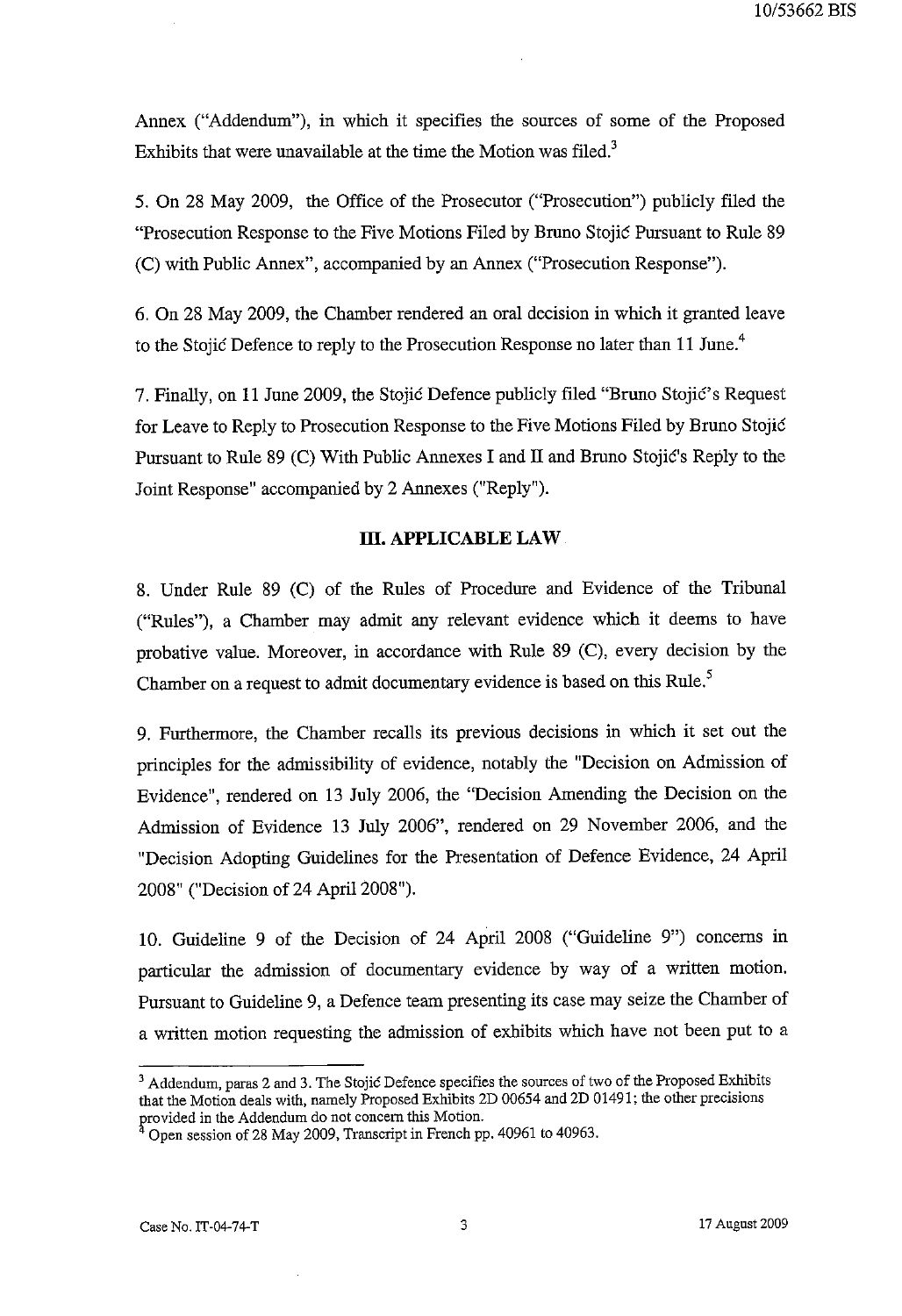witness in court.<sup>6</sup> The said motion, providing sufficient reasons, must contain the following information, failing which it may be denied:

- 1. Number, title, and description of the exhibit,
- 2. Source of the exhibit and a description of its indicia of reliability,
- 3. Reference to the relevant paragraphs of the Indictment,
- 4. References to the witnesses who have already appeared before the Chamber and to the exhibits admitted as evidence dealing with the same paragraphs of the Indictment,
- 5. Reasons why the exhibit is not introduced through a witness,
- 6. Reasons why the party considers the document important for the determination of the case.<sup>7</sup>

### **IV. ARGUMENTS OF THE PARTIES**

11. In the Motion, the Stojic Defence refers to the arguments that it submitted in the Stojic Motion of 7 May 2009 and puts forth that the Proposed Exhibits are all relevant, reliable and probative as explained in Annex I.<sup>8</sup> It adds furthermore that they were collected from institutions recognised by the Tribunal as being reliable, such as the Croatian National Archives and the Government of the Federation of Bosnia and Herzegovina.<sup>9</sup> It specifies that some of the Proposed Exhibits were collected from other sources, and cites, as an example, the Sarajevo Intelligence Services and the Accused Bruno Stojić himself.<sup>10</sup> The Stojić Defence also points out that the majority of the Proposed Exhibits were to be presented through witnesses that it has called to

<sup>5 &</sup>quot;Decision on Jadranko Prlic's Motion to be Relieved from the Strict Application of Guideline 9 of the Decision of 24 ApriI200S", 23 July 200S, p. 4 ("Decision of 23 July 200S").

<sup>6</sup> Decision of 24 Apri1200S, para. 35.

<sup>&</sup>lt;sup>7</sup> Decision of 24 April 2008, para. 35.

<sup>&</sup>lt;sup>8</sup> See, in this sense, the Stojic Motion of 7 May 2009, paras 6-8.

*<sup>9</sup> See,* in this sense, the Stojic Motion of 7 May 2009, para. 6.

<sup>10</sup>*See,* in this sense, the Stojic Motion of 7 May 2009 para. 6.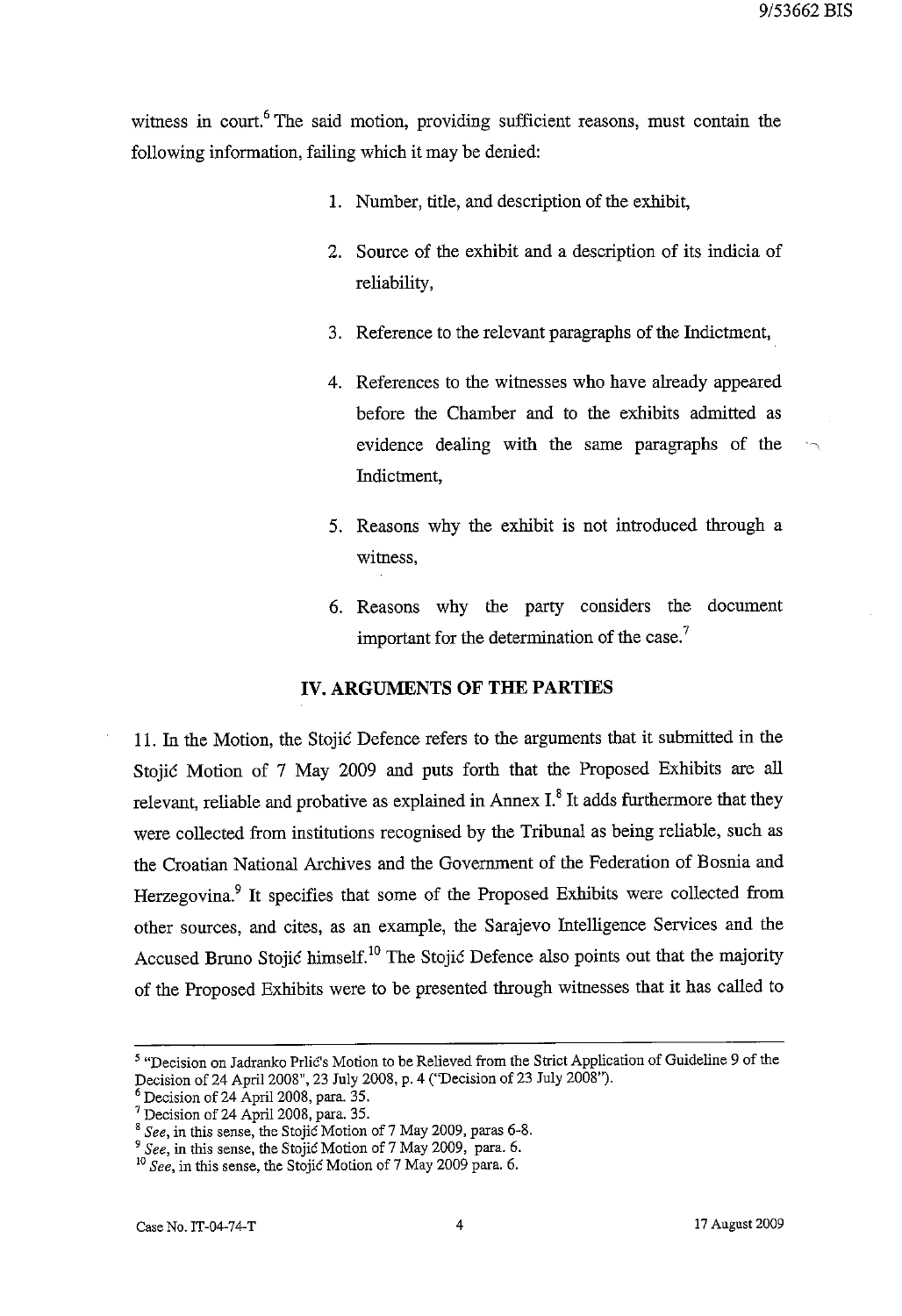appear during its case, but that it was unable to proceed in this manner due to time  $const$ raints. $^{11}$ 

12. In their Joint Response, the Praljak Defence and Petkovic Defence object to the admission of some Proposed Exhibits and argue that (1) Exhibit 2D 00795 has already been admitted into evidence by the Decision of 6 October 2008 as Exhibit 1D 02202;<sup>12</sup> (2) that Exhibit 2D 00652 does not present sufficient indicia of reliability, that its translation is incomplete and that the reasons given by the Stojic Defence to justify its admission are erroneous;<sup>13</sup> and (3) that Exhibit 2D 00654 contains an error regarding the function carried out by Veso Vegar<sup>14</sup> but that they do not object to the admission of this exhibit if the error is corrected.<sup>15</sup>

13. By way of the Addendum, the Stojic Defence provided clarifications on the sources of Proposed Exhibits number 2D 00654 and 2D 01491: thus, the Stojić Defence points out that Document 2D  $0.0654$  was disclosed by Safet Idrizovic<sup>16</sup> and that Exhibit 2D 01491 was disclosed by Besim Hodžić.<sup>17</sup>

14. In its Response, the Prosecution requests that the Chamber deny admission of the Proposed Exhibits to which it objects in its annex for the reasons set out in it and for any other reason determined by the Chamber.<sup>18</sup> It adds that the interpretations and descriptions of the Proposed Exhibits provided by the Stojic Defence to show why they are important for the determination of the case must be considered as simple arguments and not evidence as such.<sup>19</sup> It argues that certain Proposed Exhibits (1) do not present sufficient guarantees of authenticity and that they were obtained from unknown or questionable sources, such as an investigator for the Stojic Defence

<sup>11</sup>*See,* in this sense, the Stojic Motion of 7 May 2009, para. 4.

 $12$  Joint Response, para. 3 (i).

<sup>&</sup>lt;sup>13</sup> Joint Response, para. 3 (ii).

<sup>&</sup>lt;sup>14</sup> Joint Response, para. 3 (iii). The Praljak Defence and the Petković Defence point out that Veso Vegar held the position of assistant to the minister in charge of information and propaganda within the HZ H-B HVO Ministry of Defence and not within the HVO Main Staff as indicated in Exhibit 2D 00654.

<sup>&</sup>lt;sup>15</sup> Joint Response, para. 3 (iii).

 $^{16}$  Addendum, annex p. 6.

<sup>&</sup>lt;sup>17</sup> Addendum, annex p. 7.

<sup>&</sup>lt;sup>18</sup> Prosecution Response, para. 4. The Proposed Exhibits to which the Prosecution objected in its Motion are the following: 2D 00652, 2D 00654, 2D 00795 and 2D 01035.

**<sup>19</sup>Prosecution Response, para. 3.**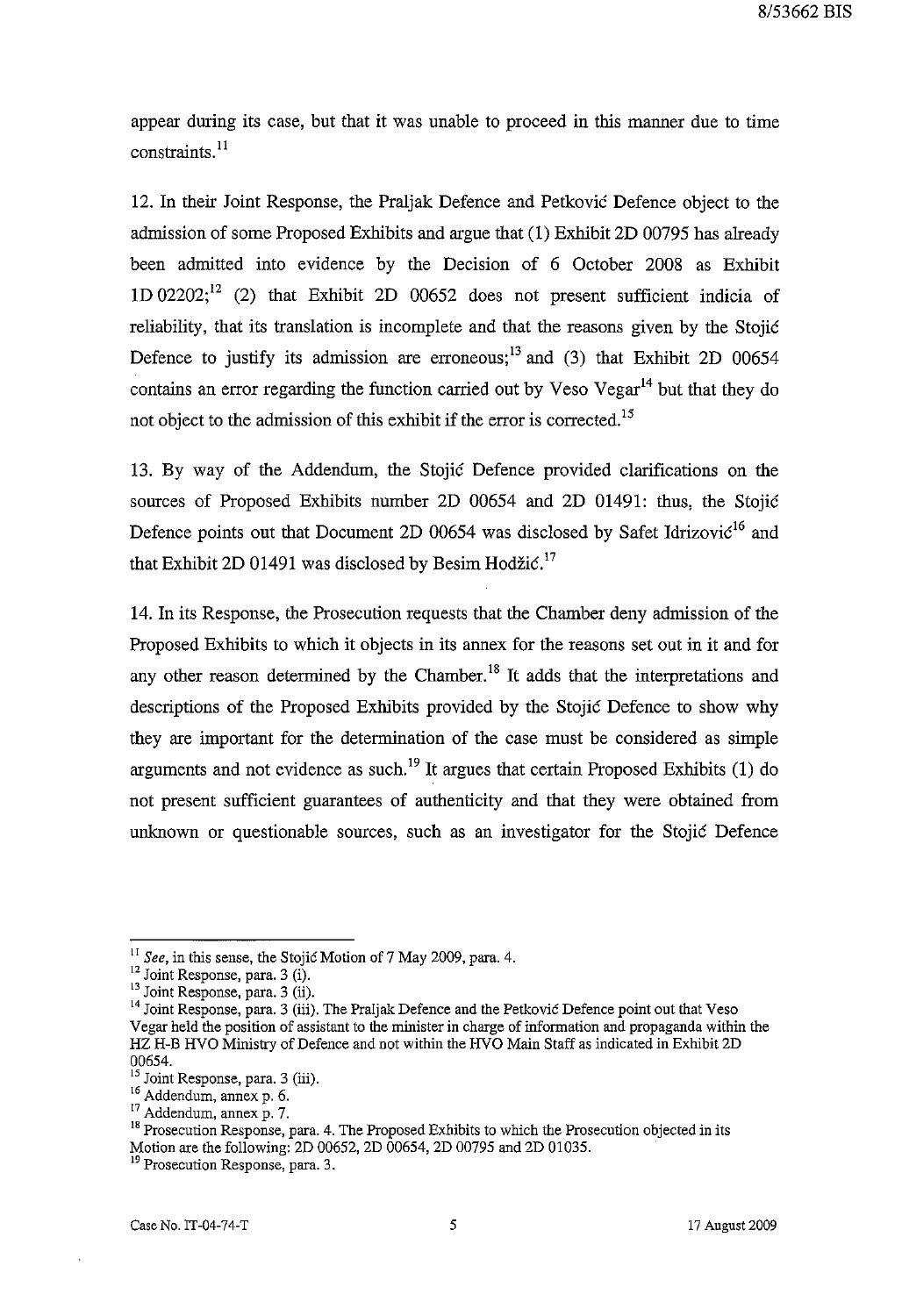named Vinko Vrbanac<sup>20</sup> and (2) that they come under the principle of *tu quoque* and, as such cannot be admitted as evidence. $21$ 

15. Finally, in the Reply, the Stojic Defence asks the Chamber to grant it leave to reply to the Prosecution Response due to compelling circumstances, namely the need to clarify issues regarding documents already admitted and the underlying reasons for the admission of the Proposed Exhibits.<sup>22</sup> The Stojic Defence goes on to respond to the arguments raised in the Prosecution Response<sup>23</sup> and submits that (1) the Prosecution did not specify the reasons why it considers that a Proposed Exhibit obtained from the Accused Stojic or from an investigator could not be admitted as evidence, or why that type of document would be less reliable than another, and notes that the inadequacy or lack of information about the source of a document is an issue that affects the weight or the probative value of this document but not its admissibility;<sup>24</sup> (2) that the Prosecution considers that certain Proposed Exhibits come under the principle of *tu quoque* and are therefore not admissible while, according to the Stojic Defence, they refute the allegations in the Amended Indictment of 11 June 2008 ("Indictment")<sup>25</sup>; (3) that the Proposed Exhibits relating to the medical assistance requested from international organisations by the HVO authorities of the HZ-HB are relevant; that they show that the said authorities provided precise information to the international organisations and co-operated with them; and that, according to the Stojic Defence, these Proposed Exhibits run counter to the allegations in the Indictment as they show that the medical treatment offered by the HVO medical services was provided without discrimination.<sup>26</sup> Finally, by way of its Reply, the Stojic Defence withdraws its requests for admission of some of the Proposed Exhibits.<sup>27</sup>

<sup>&</sup>lt;sup>20</sup> Annex to the Prosecution Response. This objection relates to Exhibits 2D 00652, 2D 00654 and 2D 01035.

 $\frac{21}{21}$  Annex to the Prosecution Response. This objection relates to Exhibits 2D 00652, 2D 00654, 2D 00795 and 2D 01035.

 $22$  Motion, para. 1.

<sup>&</sup>lt;sup>23</sup> Reply, paras 1 to 16. The Prosecution raised objections to the following Proposed Exhibits 2D 00652, 2D 00654, 2D 00795 and 2D 01035. In its Reply, the Stojic Defence responds to the objections related to the following Proposed Exhibits: 2D 00654, 2D 00795 and 2D 01035.

 $^{24}$  Reply, paras 4 to 7.

 $25$  Reply, paras 8 to 15.

<sup>26</sup> Reply, para. 14.

<sup>&</sup>lt;sup>27</sup> Reply, para. 16. The Proposed Exhibits in question are the following: 2D 00098, 2D 00460, 2D 00465, 2D 00519, 2D 00521, 2D 00706, 2D 00707, 2D 00751, 2D 00761, 2D 00793 and 3D 00708.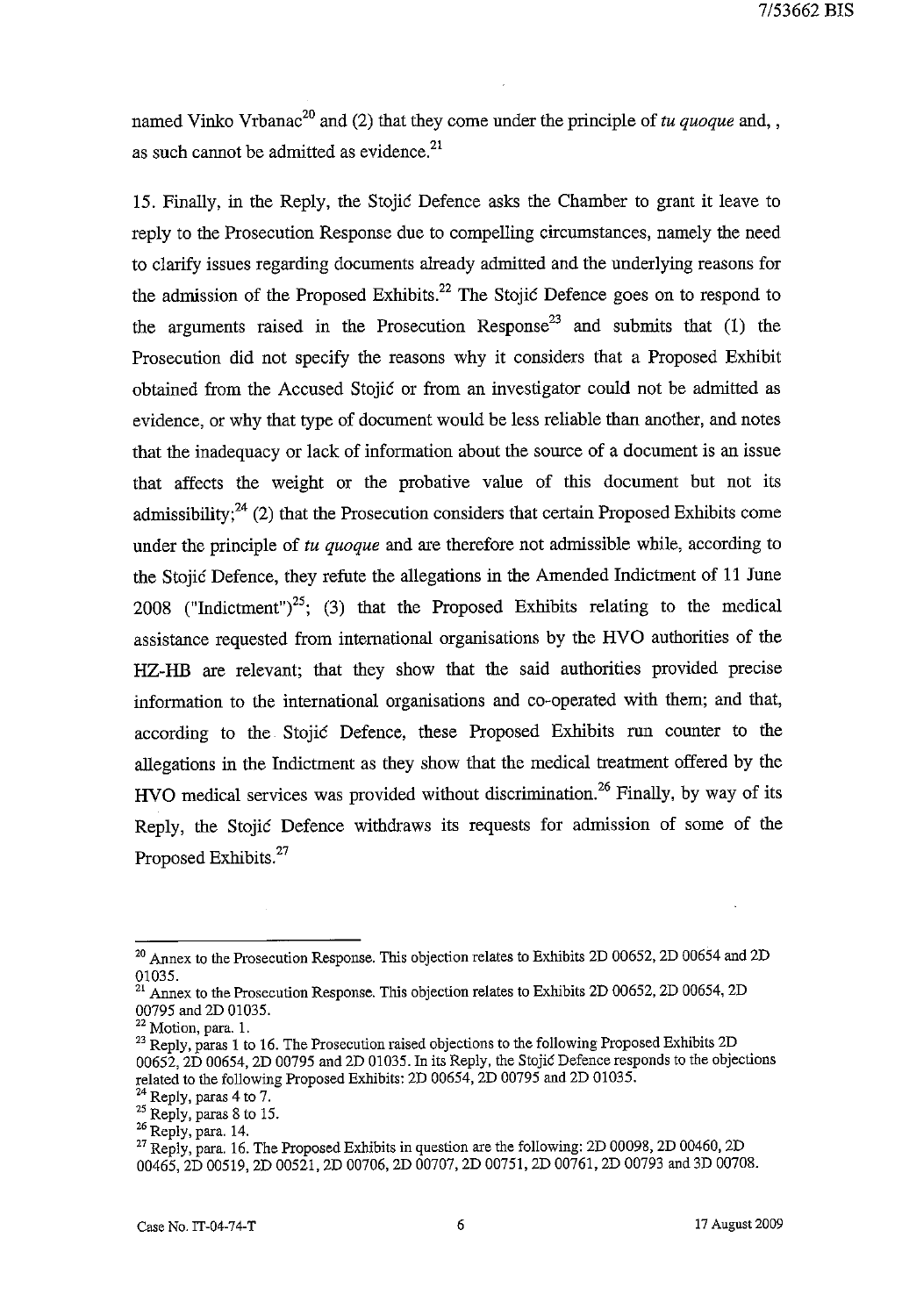#### **V. DISCUSSION**

*16. In limine,* the Chamber decides to grant leave for the Reply insofar as on the one hand, the Stojic Defence withdraws the requests for admission regarding some of the Proposed Exhibits and on the other, specifies the arguments raised in the Motion and responds to the new arguments contained in the Prosecution Response on which it did not comment in the Motion.

17. The Chamber firstly takes note of the withdrawal by the Stojic Defence of the requests for admission as evidence of the following Proposed Exhibits: 2D 00098,<sup>28</sup> 2D 00460,<sup>29</sup> 2D 00465,<sup>30</sup> 2D 00519,<sup>31</sup> 2D 00521,<sup>32</sup> 2D 00706,<sup>33</sup> 2D 00707,<sup>34</sup> 2D 00751,<sup>35</sup> 2D 00761,<sup>36</sup> 2D 00793,<sup>37</sup> and 3D 00708<sup>38</sup> and considers that the Motion is thus moot with regard to them.

18. The Chamber also notes, like the Praljak and Petković Defence,<sup>39</sup> that Proposed Exhibit 2D 00795 had already been admitted by the "Order Admitting Evidence Related to Witness Martin Raguz" of 6 October 2008 as Exhibit ID 02202 and considers that the Motion is thus moot with regard to the said exhibit.

19. With regard to Proposed Exihibit 2D 00652, the Chamber notes, like the Prosecution,<sup>40</sup> that it does not bear a signature, date or stamp and thus concludes that it does not present sufficient indicia of authenticity.

20. The Prosecution next notes that the Stojic Defence has not indicated the source of Proposed Exhibit 2D 00654 and objects, for that very reason, to its admission as evidence.<sup>41</sup> The Chamber notes that, according to the Stojić Defence, this Proposed Exhibit was provided by the Prosecution, which is said to have obtained it through

- <sup>28</sup> Annex I to the Reply, p. 76.
- $29$  Annex I to the Reply, p. 76.

<sup>39</sup>*See* Joint Response, para. 3 (i).

<sup>&</sup>lt;sup>30</sup> Annex I to the Reply, p. 76.

 $\frac{31}{24}$  Annex I to the Reply, p. 77.

 $32$  Annex I to the Reply, p. 78.

Annex I to the Reply, p. 80.

Annex I to the Reply, p. 80.

 $35$  Annex I to the Reply, p. 82.

<sup>36</sup> Annex I to the Reply, p. 82.

 $37$  Annex I to the Reply, p. 82.

 $38$  Annex I to the Reply, p. 86.

<sup>40</sup> Annex to the Prosecution Response, p. 49.

Annex to the Prosecution Response, p. 49.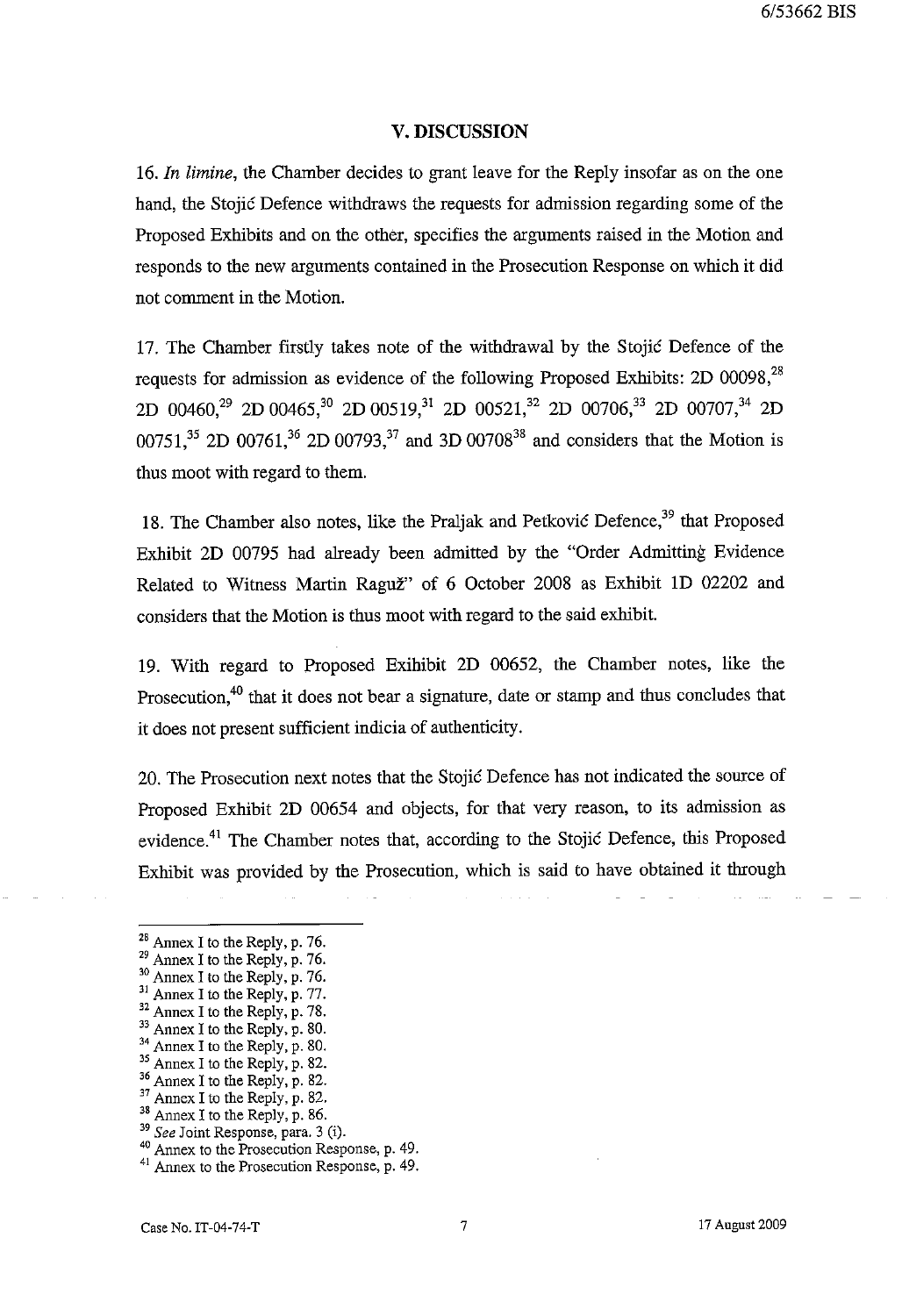Witness Safet Idrizović.<sup>42</sup> At this stage, the Chamber does not have any information at its disposal that would cast doubt on the good faith of the Stojic Defence and the reliability of this source. Consequently, the Chamber deems that Proposed Exhibit 2D 00654 cannot be denied on this ground.

21. Furthermore, the Chamber notes that Proposed Exhibit 2D 01035, provided by an investigator from the Stojic Defence team is *prima facie* reliable as it bears sufficient indicia of authenticity. Moreover, the Prosecution did not explain how the lack of information on this investigator could affect the reliability of the Proposed Exhibit.

22. The Chamber further wishes to point out that according to several decisions,  $43$  it has recalled that the principle of *tu quoque* does not constitute a means of defence in international humanitarian law. Nevertheless, it has specified that the evidence related to the atrocities committed against the Bosnian Croats could be admissible should it go to refuting one of the allegations in the Indictment, but unless the Defence shows how this evidence goes to refuting one or more of these allegations and presents, in that context, a certain degree of relevance, the Chamber will not admit it.<sup>44</sup> The Tribunal's case-law clearly established that evidence intended to prove that the Bosnian Muslims committed atrocities against Croat civilians in the municipalities that are not covered by the Indictment are not relevant as they do not contribute to refuting the accusations contained in the Indictment with regard to the Accused.<sup>45</sup> Equally, in the Kupreskic Decision, Trial Chamber IT fonnd that the evidence produced to demonstrate that one of the parties to the Croat-Muslim conflict was responsible for triggering the conflict was irrelevant.<sup>46</sup>

23. In this case, the Stojic Defence requests the admission of Proposed Exhibits related to crimes committed against Bosnian Croat civilians and on the tension and

<sup>42</sup> Annex I to the Reply, pp. 79 and 80. *See* also Addendum, para. 2 and the annex to the Addendum, p. 6.

<sup>43&</sup>quot; Order to *Admit* Defence Evidence Relative to Witness Christopher Beese", 27 September 2006, p. 3; Oral Decision of 16 February 2009, T(F) p. 36878; "Decision on Prosecution Motion to Exclude the Testimony of Dragan Pinjuh", 27 February 2009, p. 3; "Order Admitting Evidence Related to Witness Veso Vegar", 5 May 2009, pp. 2 and 3.

*<sup>44</sup> See* "Order to *Admit* Defence Evidence Relative to Witness Christopher Beese", 27 September 2006,

<sup>£.3</sup>  *5 See,* **in this sense,** *The Prosecutor v. Zoran Kupreskic, Mirjan Kupreskic, Vlatko Kupreskic, Drago Josipovic, Dragan Papic, Vladimir Santie alias Vlado,* Case No. IT-95-16, ''Decision on Evidence of the Good Character of the Accused and the Defence of *Tu Quoque",* 17 February 1999 *("Kupreskie*  **Decision"), p. 3.** 

<sup>46</sup>*Ibidem.*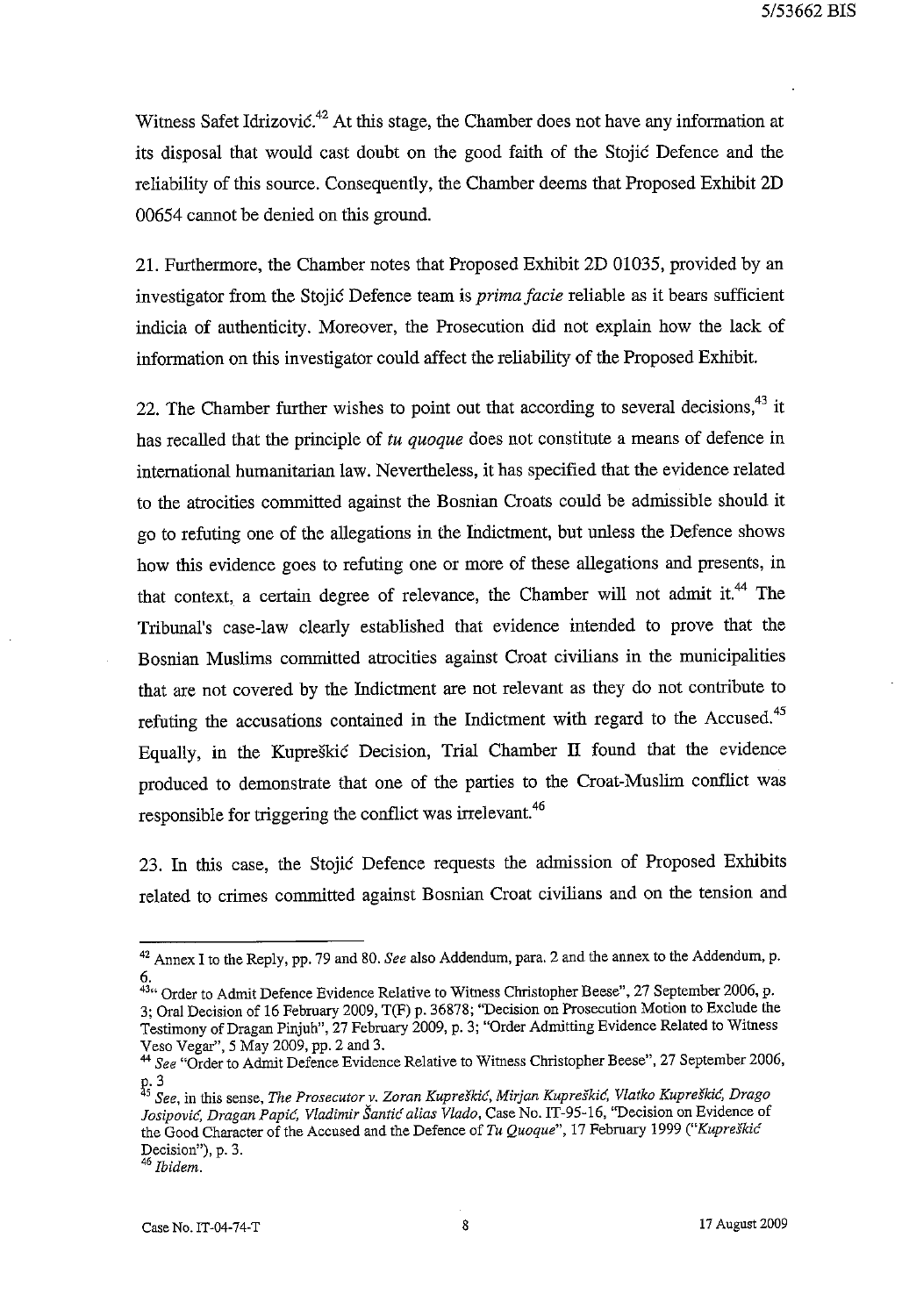4/53662 BIS

conflicts between the HVO and the  $ABiH<sup>47</sup>$ . The Chamber deems it justifiable to present evidence on attacks from the enemy side on civilians belonging to the side of an accused if they go to refuting, for example, the allegation of a general or systematic attack on a civilian population, the allegation of the existence of a concerted plan of attacks on several villages, to explain the behaviour of the accused and provide information on the organisation and activities of the ABiH and the HVO.<sup>48</sup> However, it is important in that case that this evidence relates to duly defined issues. In other words, it is up to the party wishing to produce such evidence to explain, for each piece of evidence, the precise link, particularly geographical and temporal, with the crimes alleged in the municipalities of the Indictment and/or with the alleged responsibility of the Accused for these crimes, whether their commission is alleged within or outside the framework of a joint criminal enterprise.

24. The Chamber notes that Proposed Exhibits 2D 00654, 2D 00708 and 2D 01035 relate to crimes committed against Bosnian Croat civilians. The Chamber deems that the Stojic Defence did not establish a sufficiently precise link between the aforementioned Proposed Exhibits, the crimes alleged in the Indictment and/or the alleged responsibility of the Accused for these crimes. As an example, the Chamber notes that the Stojic Defence requested the admission of Proposed Exhibit 2D 01035, that would supposedly prove that the ABiH prevented the free movement of UNPROFOR, of the International Committee of the Red Cross and the United Nations High Commissioner for Refugees in the municipality of Konjic.<sup>49</sup> According to the Stojic Defence, Proposed Exhibit 2D 01035 would therefore go against the allegations of the Indictment according to which the HVO hindered the movement of international organisations, more specifically access to the Bosniak population<sup>50</sup> and that it cannot be held responsible for impeding the free movement of international organisations in combat zones under the control of the ABiH. $^{51}$ 

<sup>47</sup>*See* Proposed Exhibits 2D 00652, 2D 00654, 2D 00708, 2D 00795 and 2D 01035.

*<sup>48</sup> See,* **in this sense,** *Kupreskic* **Decision, p. 4;** *The Prosecutor* **v.** *Zoran Kupreskic, Mirjan Kupreskic, Vlatko Kuprdkic, Drago Josipovic, Dragan Papic, Vladimir Santic alias Vlado,* Case No. IT-95-16-T, *Judgment,* 14 January 2000, paras 515-520; *The Prosecutor* v. *Dragoljub Kunarac, Radomir Kovac and Zoran Vukovic,* Case No. IT -96-23&2311-A, *Judgment on Appeal,* 12 June 2002, paras 87-88.

<sup>&</sup>lt;sup>49</sup> Annex I to the Motion, p. 14.

 $50$  Annex I to the Motion, p. 14.

<sup>51</sup> Annex I to the Reply, p. 85.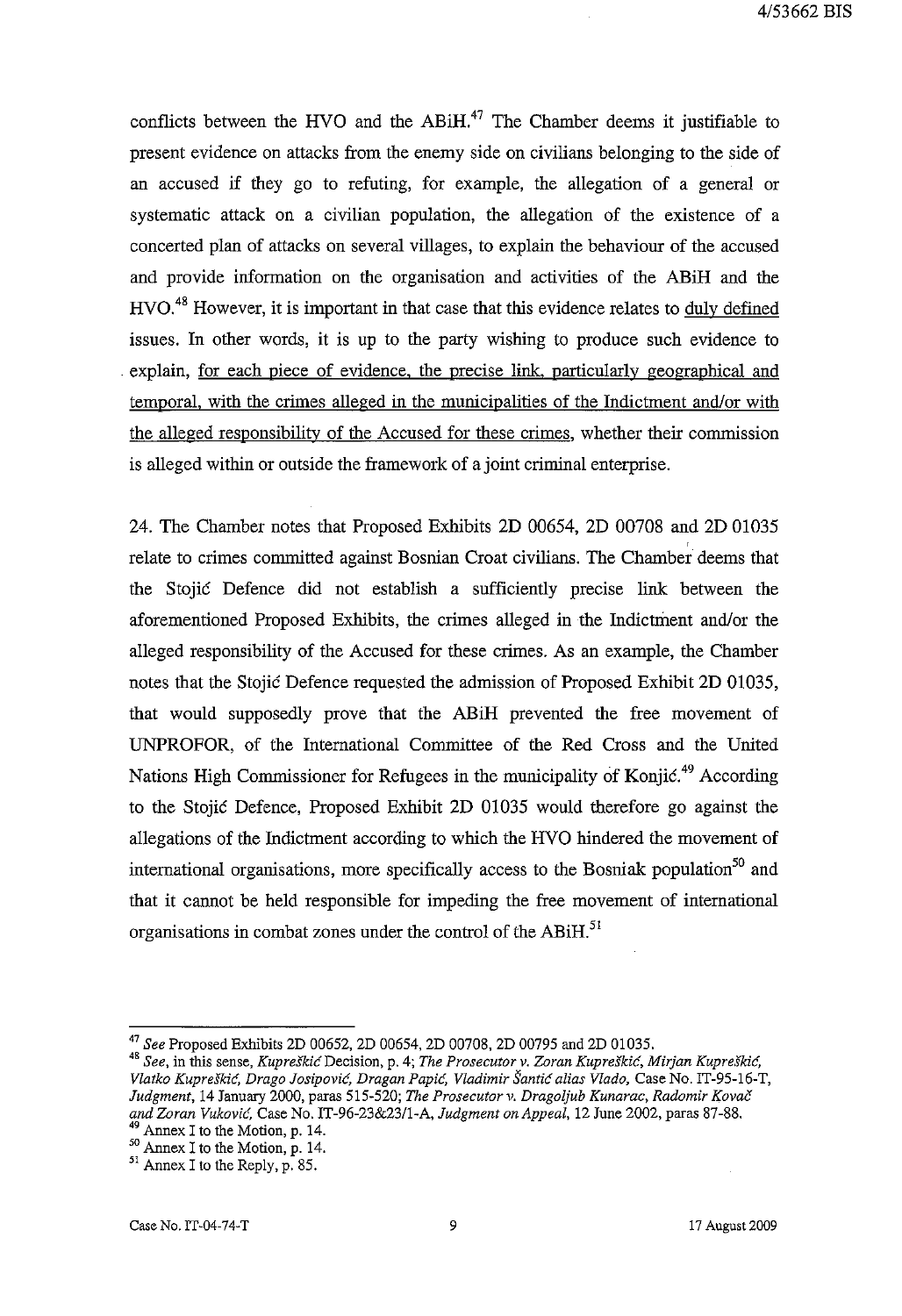25. The Chamber deems that the Stojic Defence did not demonstrate how Exhibit 2D 01035, according to which the 43rd Brigade of the ABiH, based in the municipality of Konjic, received an order to limit the movement of international organisation in its zone of responsibility, is sufficiently relevant to the Indictment. The Chamber notes that the aforementioned document deals with an issue that has not been sufficiently defined and notes that the Stojic Defence did not explain the link between the said exhibit and the crimes alleged in the municipalities in the Indictment. Furthermore, the fact that the ABiH Command might have prevented the free movement of international organisations in its zone of responsibility does not imply that the HVO forces of the HZ H-B did not act in the same manner.

26. In light of the information provided by the Stojic Defence in the Motion, in the Addendum and in the Reply, the objections raised with regards to some of the Proposed Exhibits by the Prosecution in the Prosecution Response and by the Praljak Defence and Petkovic Defence in the Joint Response, the Chamber decides to admit the Proposed Exhibits marked "Admitted" in the Annex to this Decision as they present sufficient indicia of reliability, relevance and probative value with respect to the Indictment and they should therefore be admitted.

27. Finally, the Chamber denies the Proposed Exhibits marked "Not Admitted" in the Annex to this Motion and specifies in the same Annex, for each of the Proposed Exhibits, the grounds for their rejection.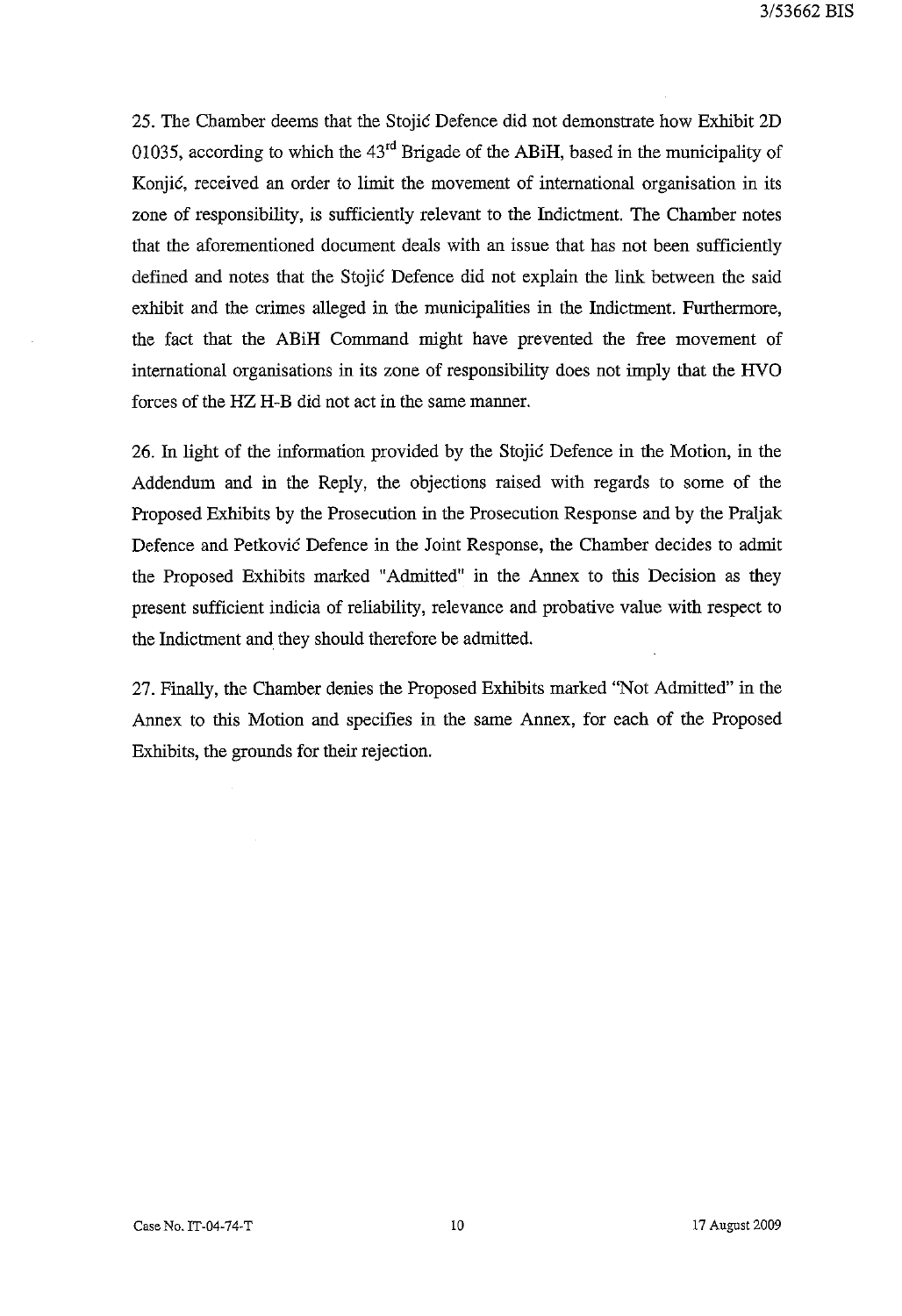## **FOR THE FOREGOING REASONS,**

**PURSUANT to Rule** 89 (C) of the Rules of Procedure and Evidence,

**AUTHORISES** the Reply,

**DISMISSES** as moot the Motion with regard to Proposed Exhibits 2D 00098, 2D 00460, 2D 00465, 2D 00519, 2D 00521, 2D 00706, 2D 00707, 2D 00751, 2D 00761, 2D 00793, 2D 00795 and 3D 00708 for the reasons set out in the attached Annex,

**ADMITS** into evidence the Proposed Exhibits marked "Admitted" in the Annex, attached to the present Decision, **AND** 

**DENIES** the Motion in all other respects for the reasons set out in the attached Annex.

Done in English and in French, the French version being authoritative.

*Isignedl* 

Jean-Claude Antonetti Presiding Judge

Done this seventeenth day of August 2009 At The Hague The Netherlands

**[Seal of the Tribunal]** 

 $\bar{z}$